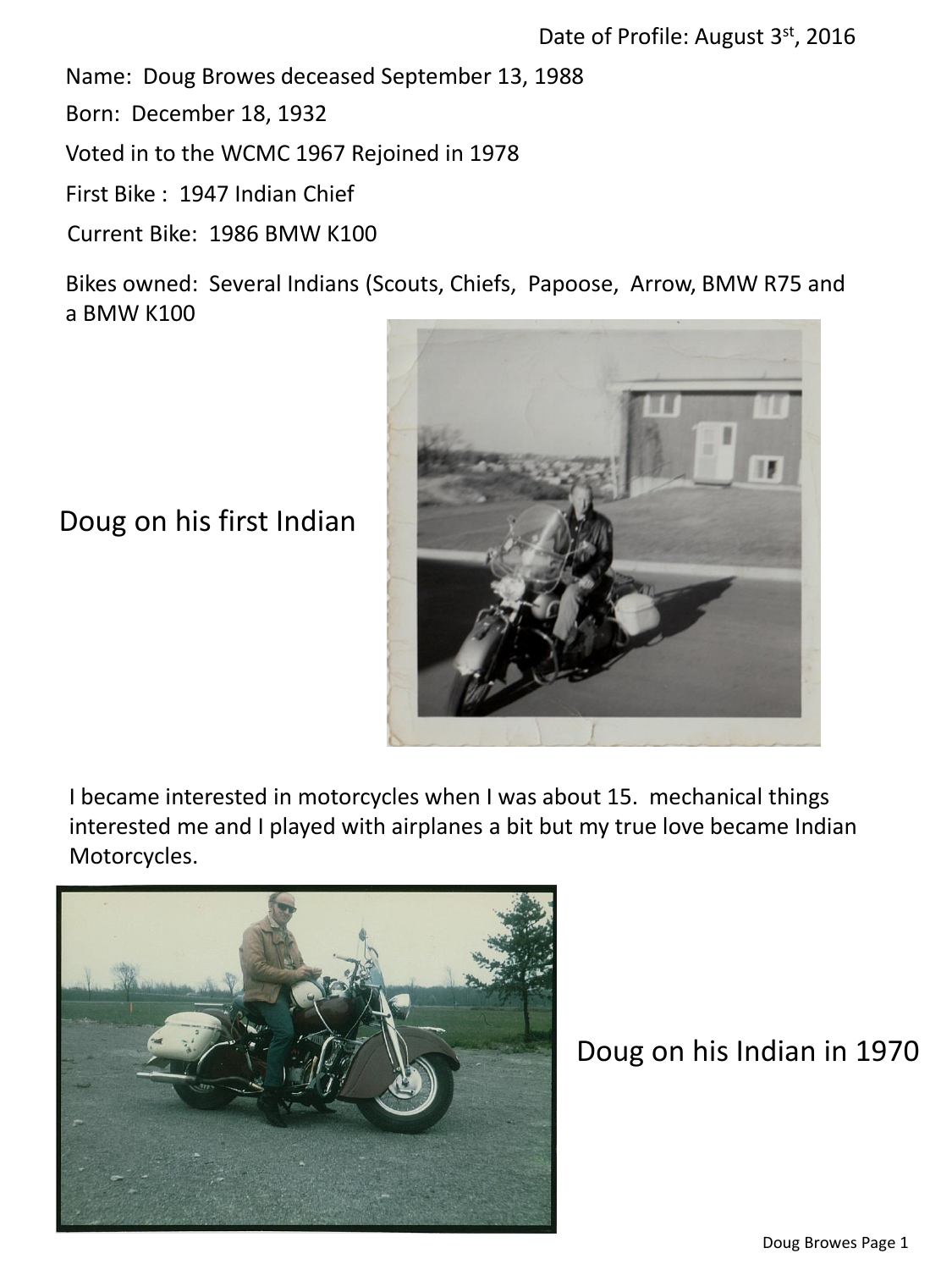I joined the club in 1967 when I was transferred to Welland for my job on the railroad. I was the surveyor in charge of constructing the Tunnel for the trains under the new canal. Due to my surveying skills I volunteered to help lay out the track.

I volunteered to help run a checkpoint on the Massasauga Enduro, checked in trials and lots of other projects around the club.

I was transferred to Northern Ontario (Capreol) and left the club for a while in the mid seventies and returned around 1978 and rejoined the club.



Doug on the BMW, Crash on his Harley and Farmer on the Venture Ride around during intermission with the Motor Maids

I did a lot of long distance riding with fellow club members. Dave Brand introduced us to a campground in Suches Georgia and Mike Sullivan, Jack Lightfoot (my good friend) Al Fair and Myself went down with Dave and roughed in in a 60 ft. trailer. Another trip to Daytona with Jack, Al and Al's friend Tracy Knowles. Doug talked the police in Georgia into putting Jack over the hood of the police car for a photo opportunity and it was a great picture.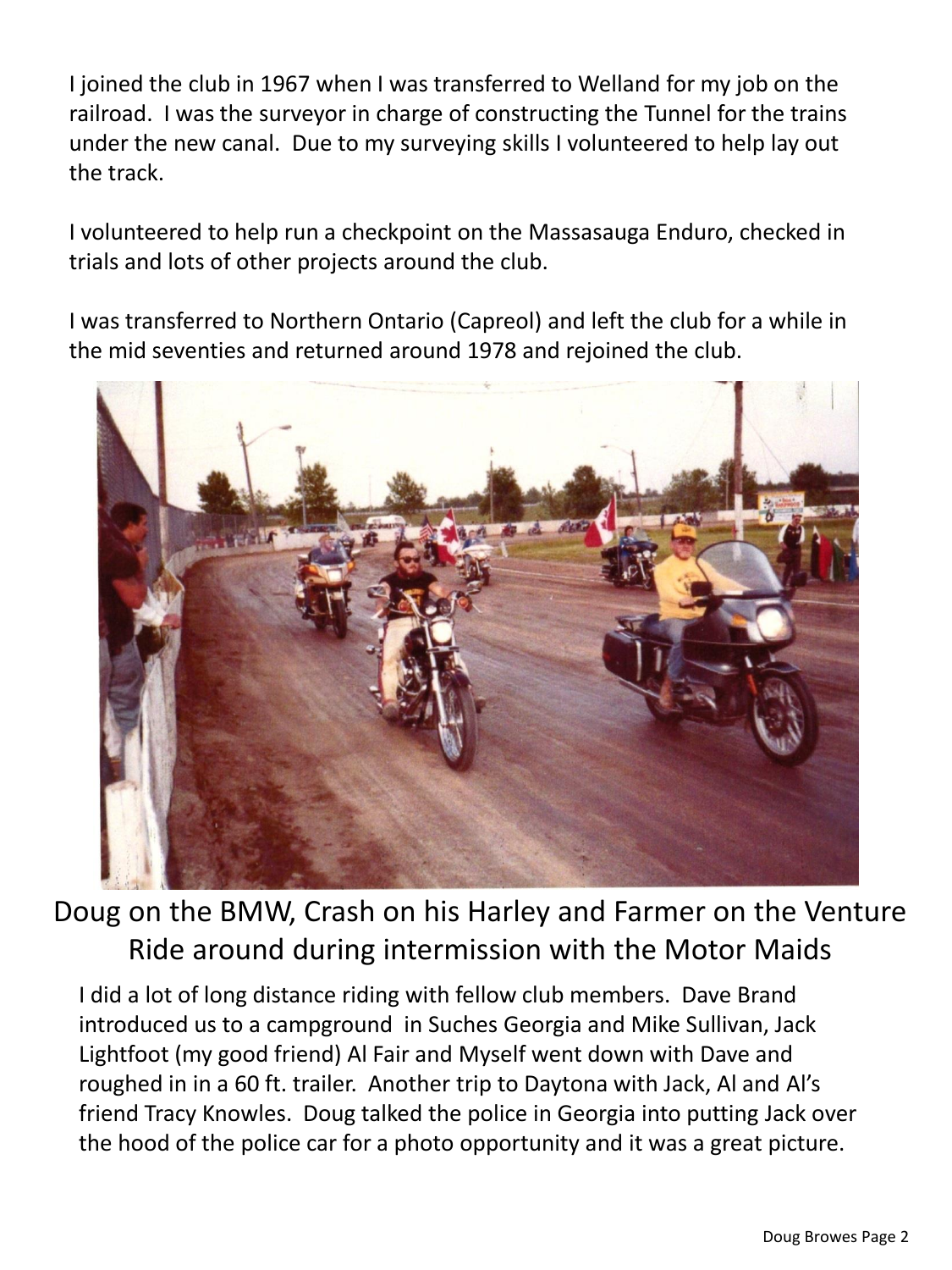

## Welland County invades Georgia

## Welland County Clubhouse





Doing a few BMW repairs in the living room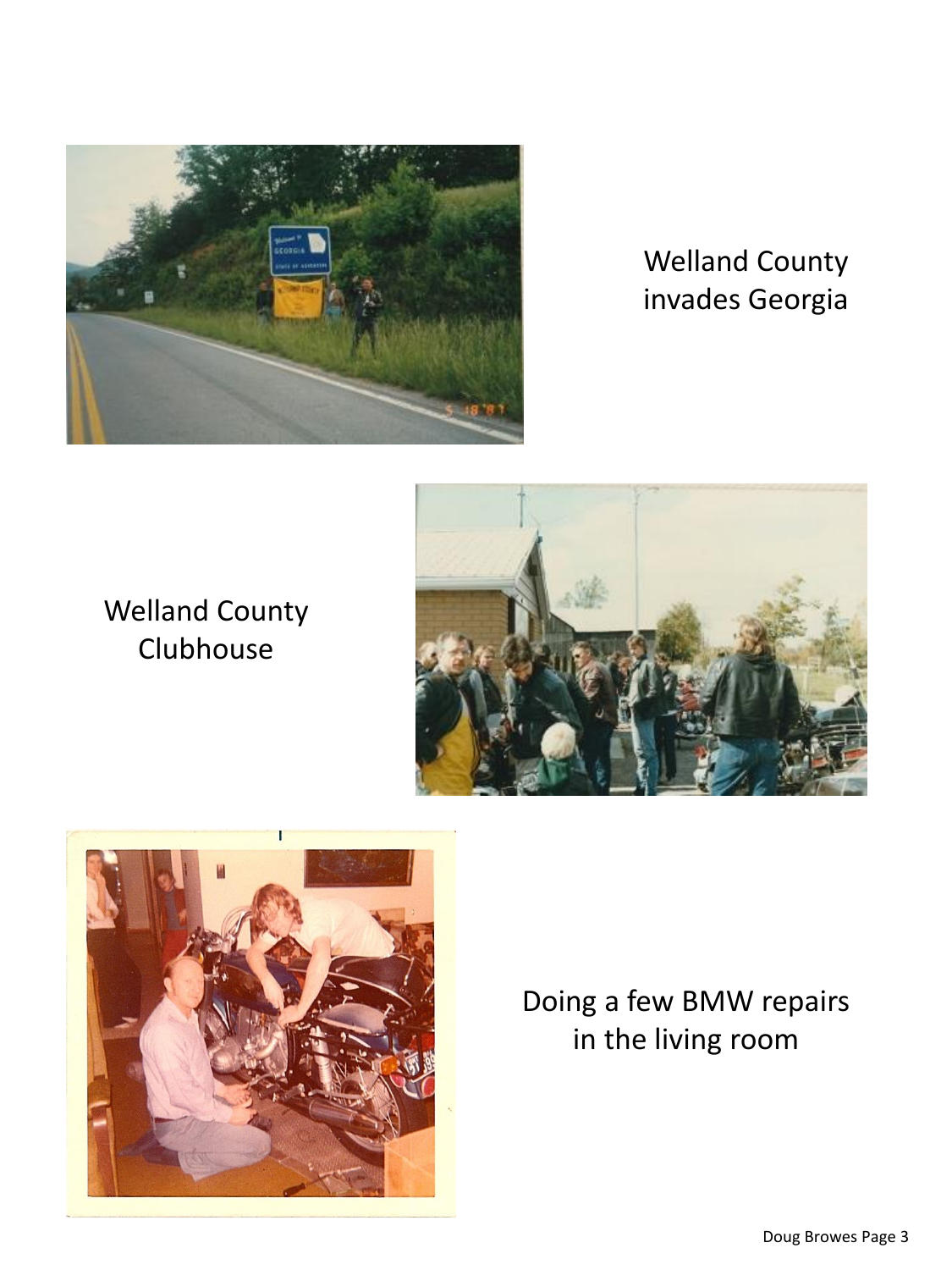

Doug on his BMW R100 RT

Memories from Al Fair:

Doug was a great guy. I first met him in my hunt for Indian motorcycle parts and we became fast friends. He was always joking around and making everyone laugh. He loved to ride and we put many miles on together. We both lived near Hamilton and rode to the club every week. We did trips to Florida, Georgia, the Blue Ridge Parkway several times and various other rides and rallies. I am sure we would have ridden many more miles if he was still with us.



Doug (front) making light of the weather on the Blue Ridge Parkway 1985